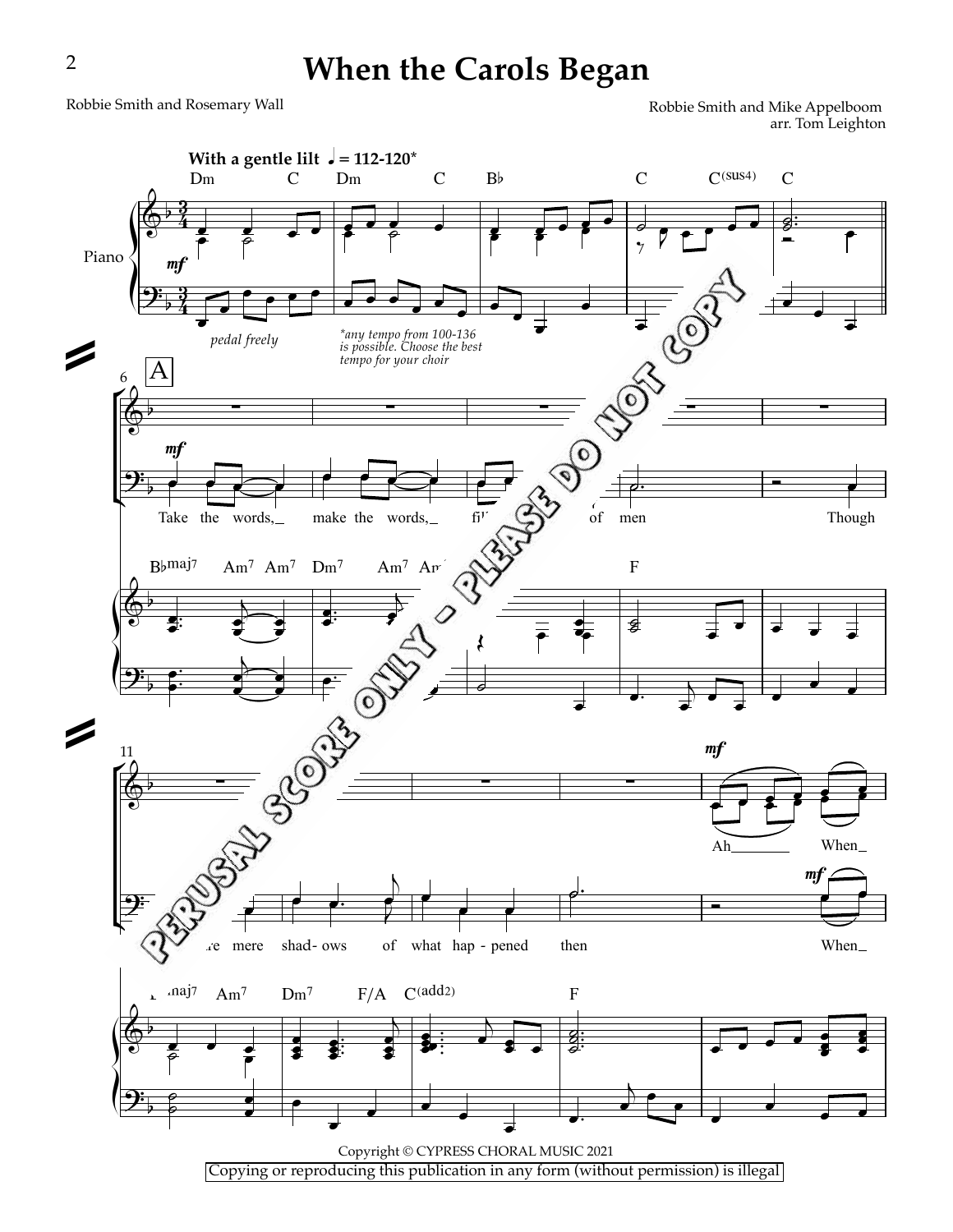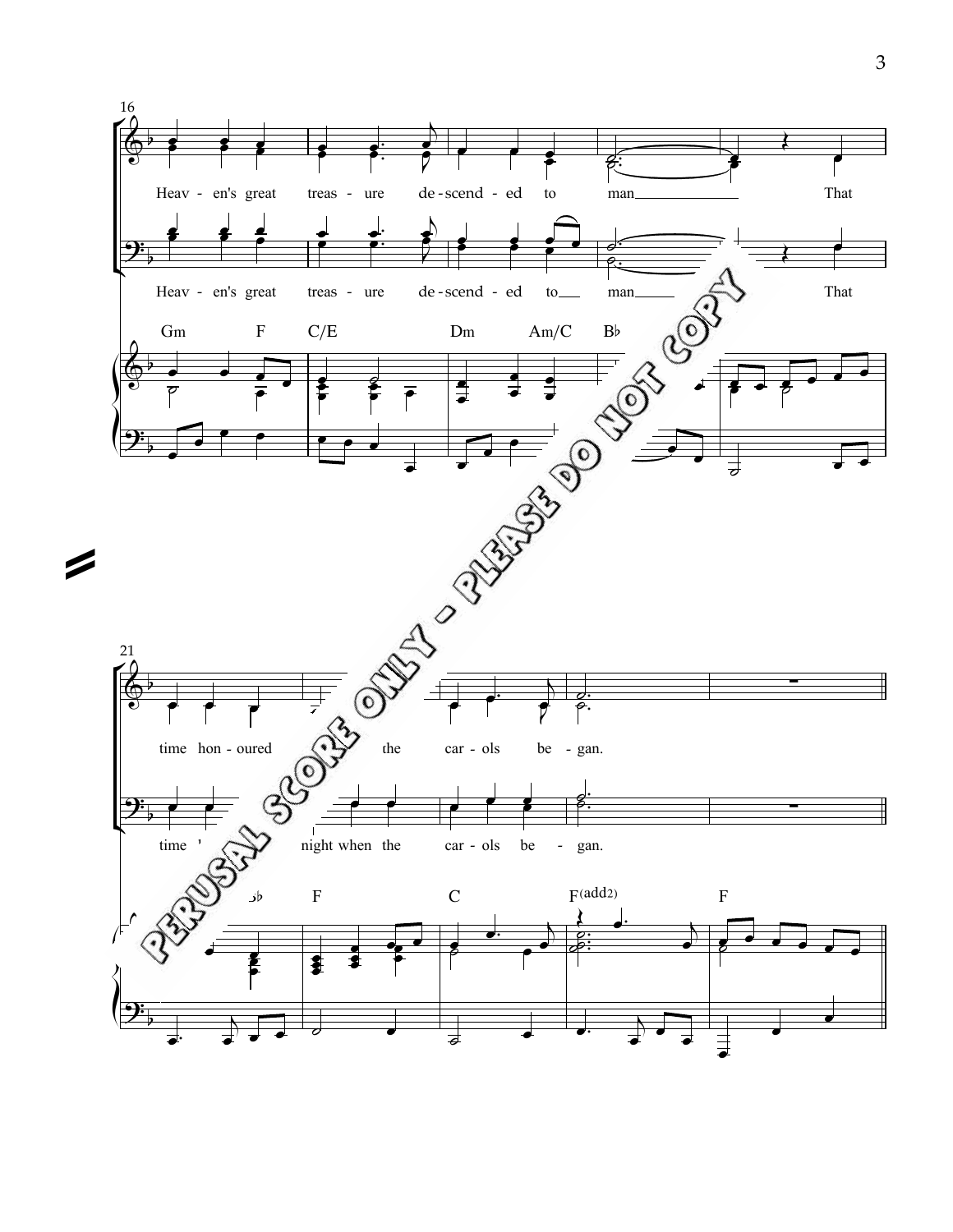

 $\overline{4}$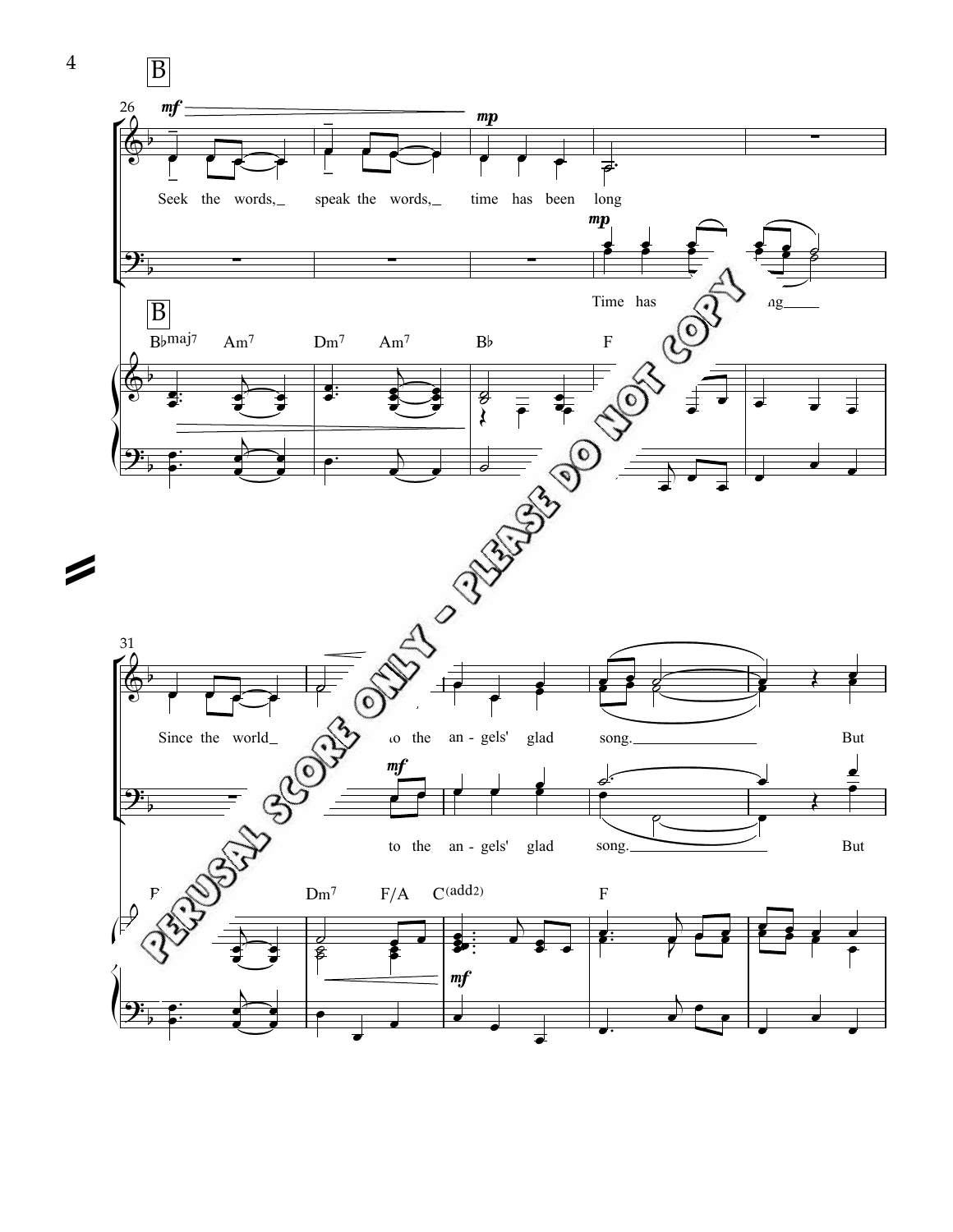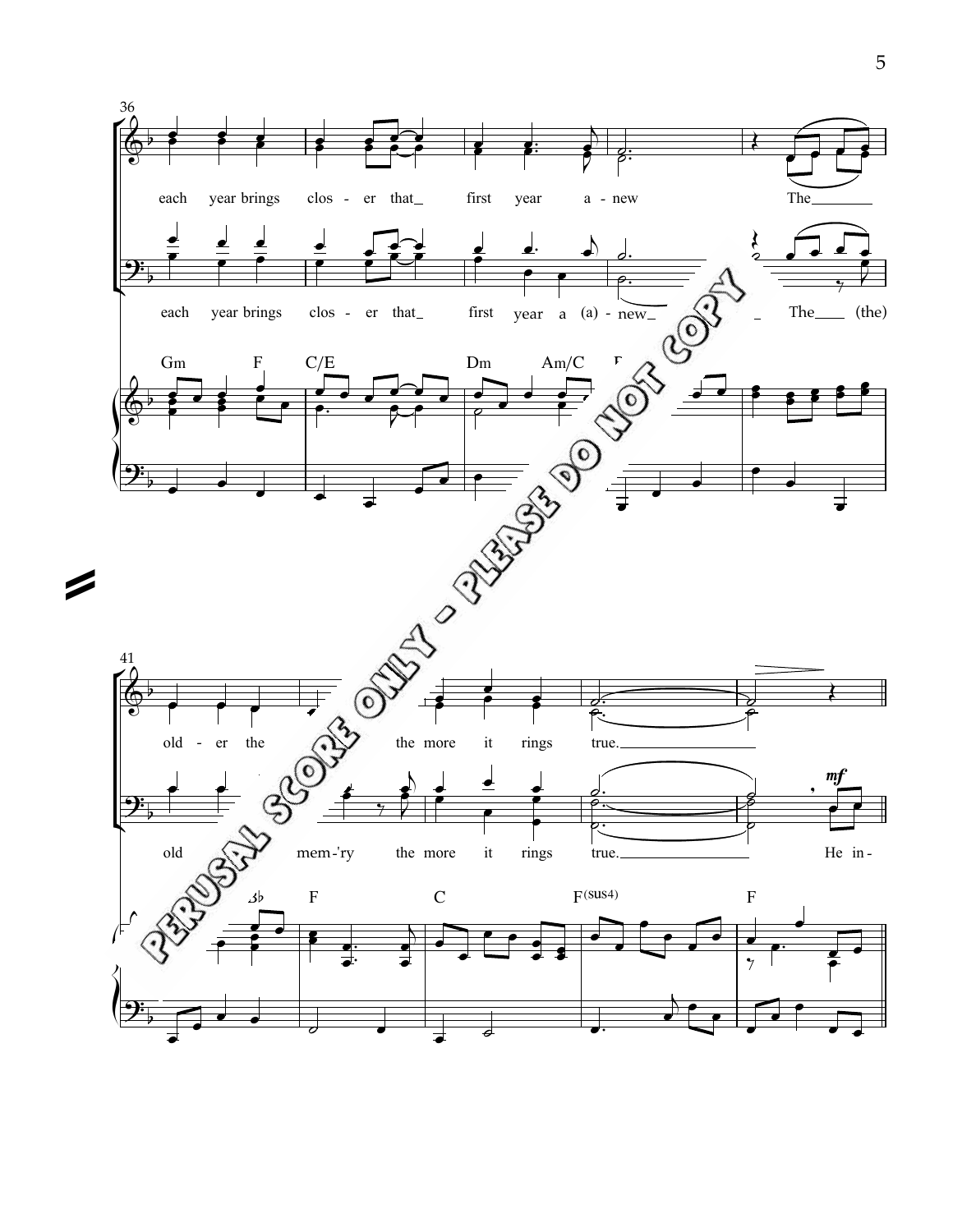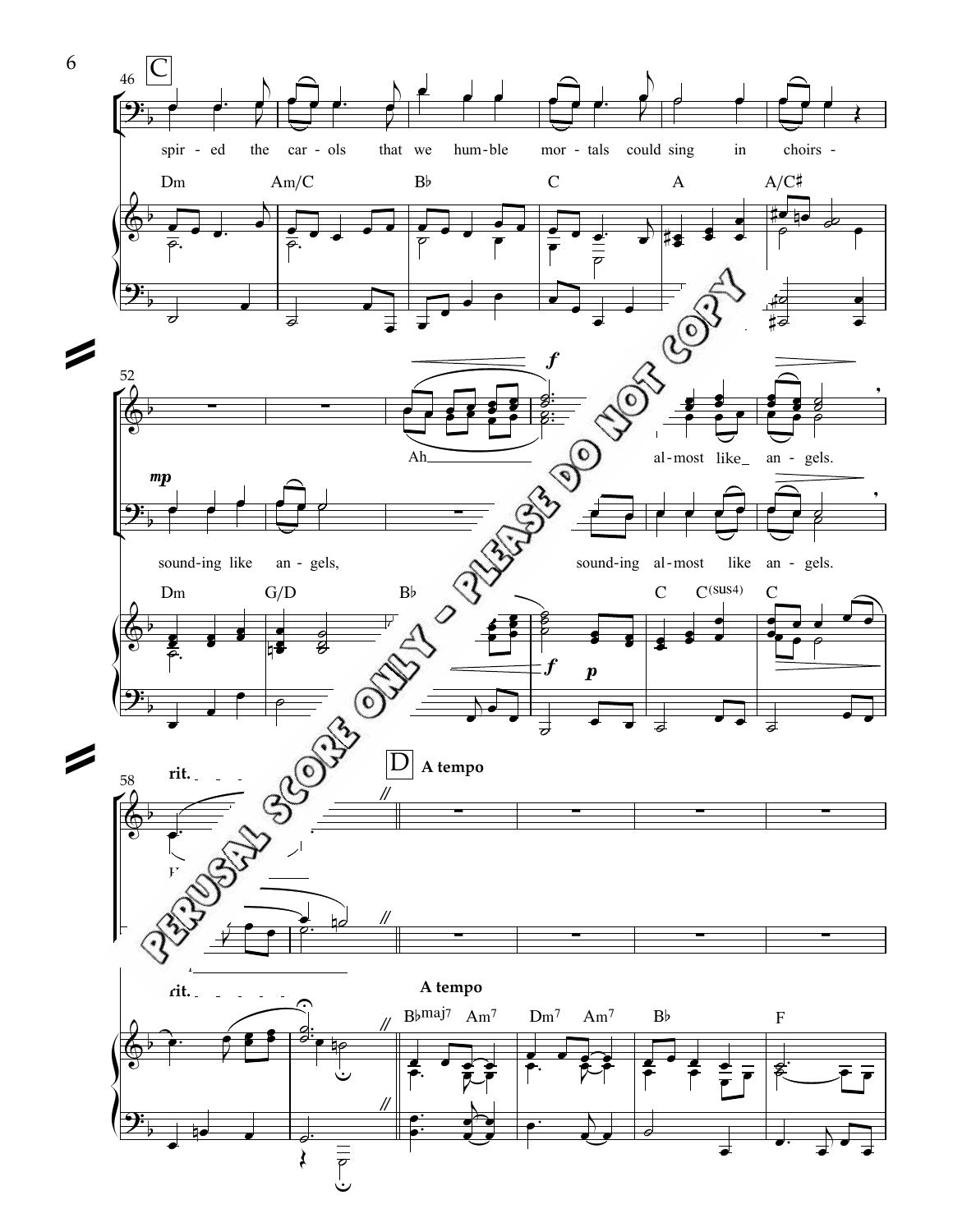

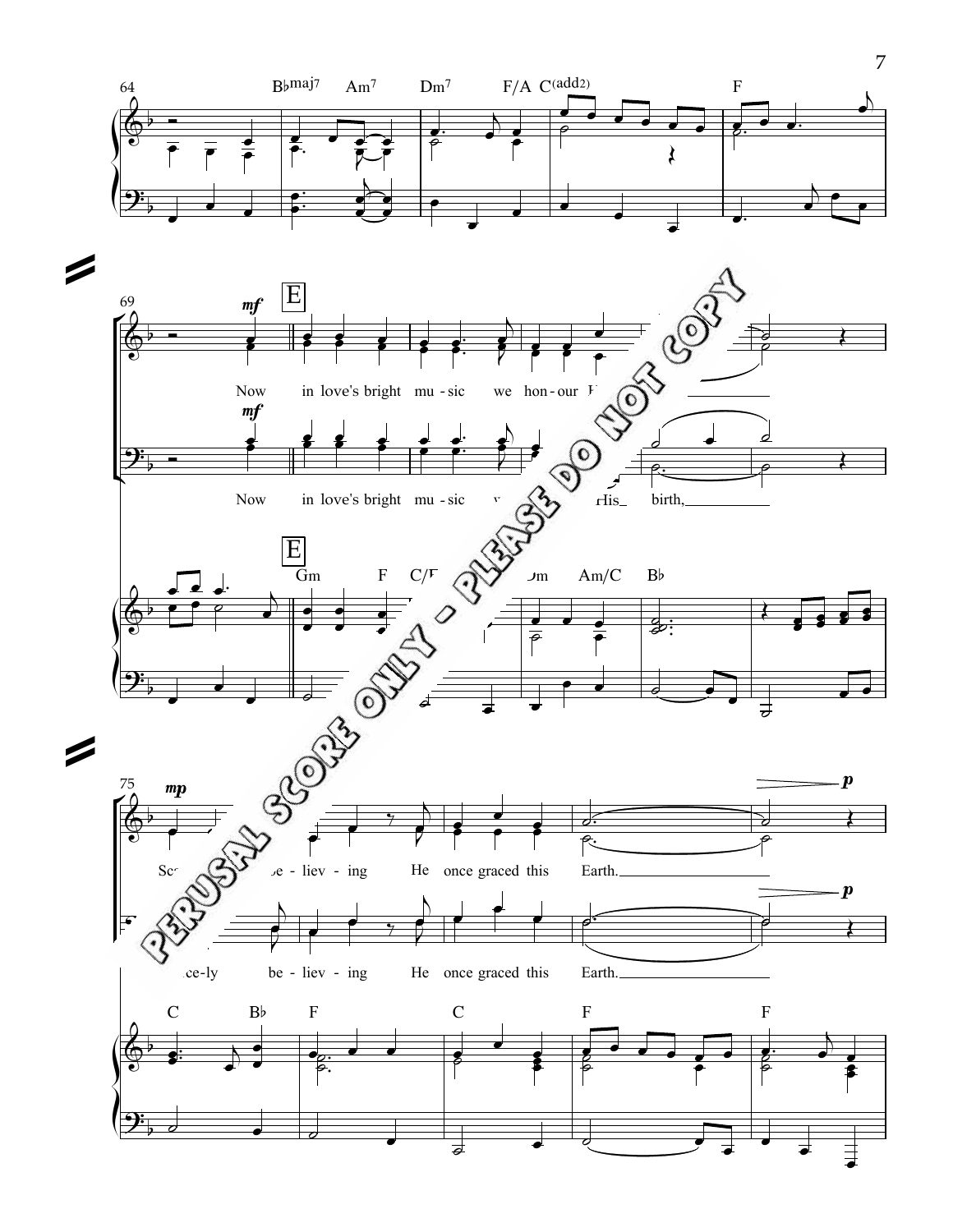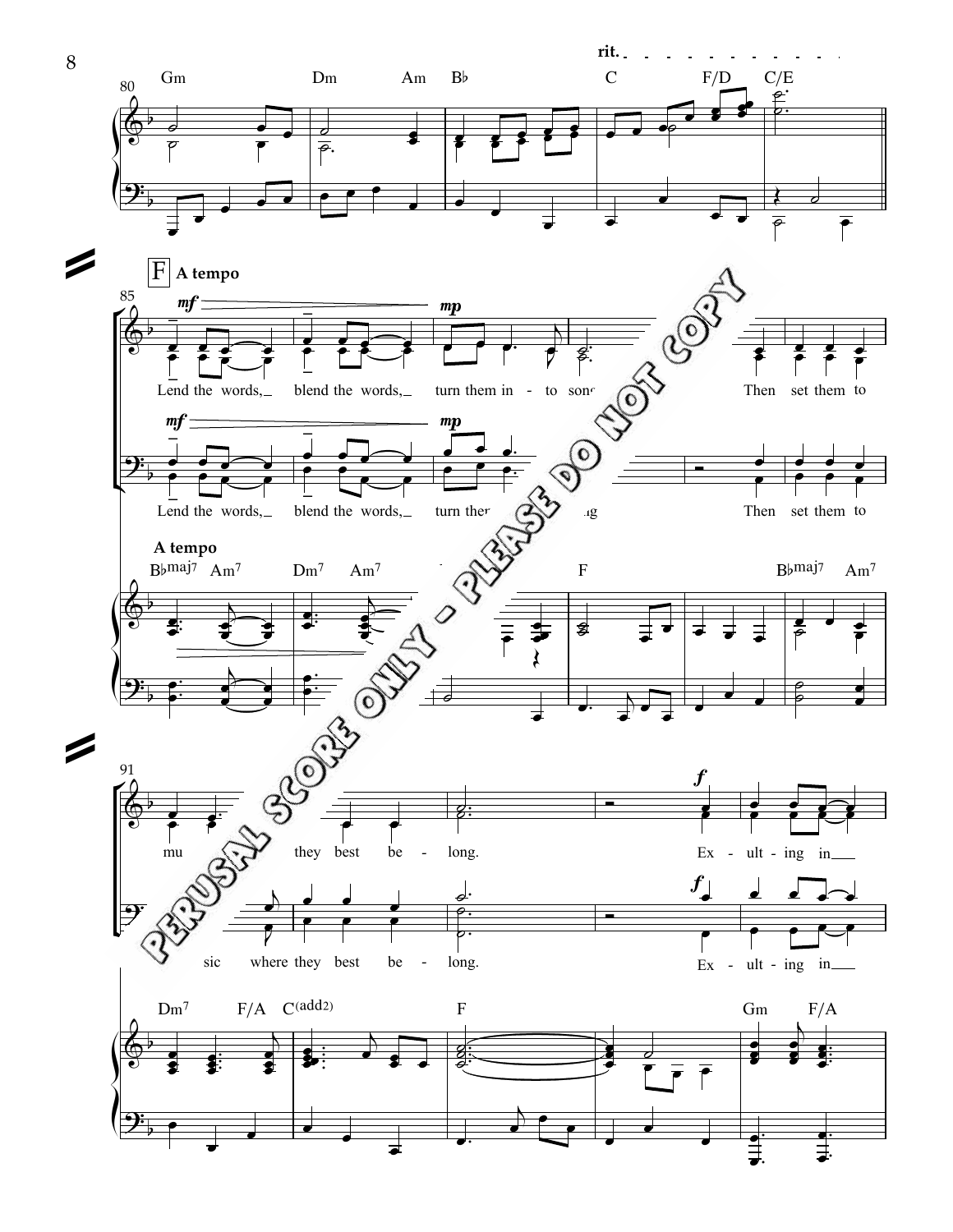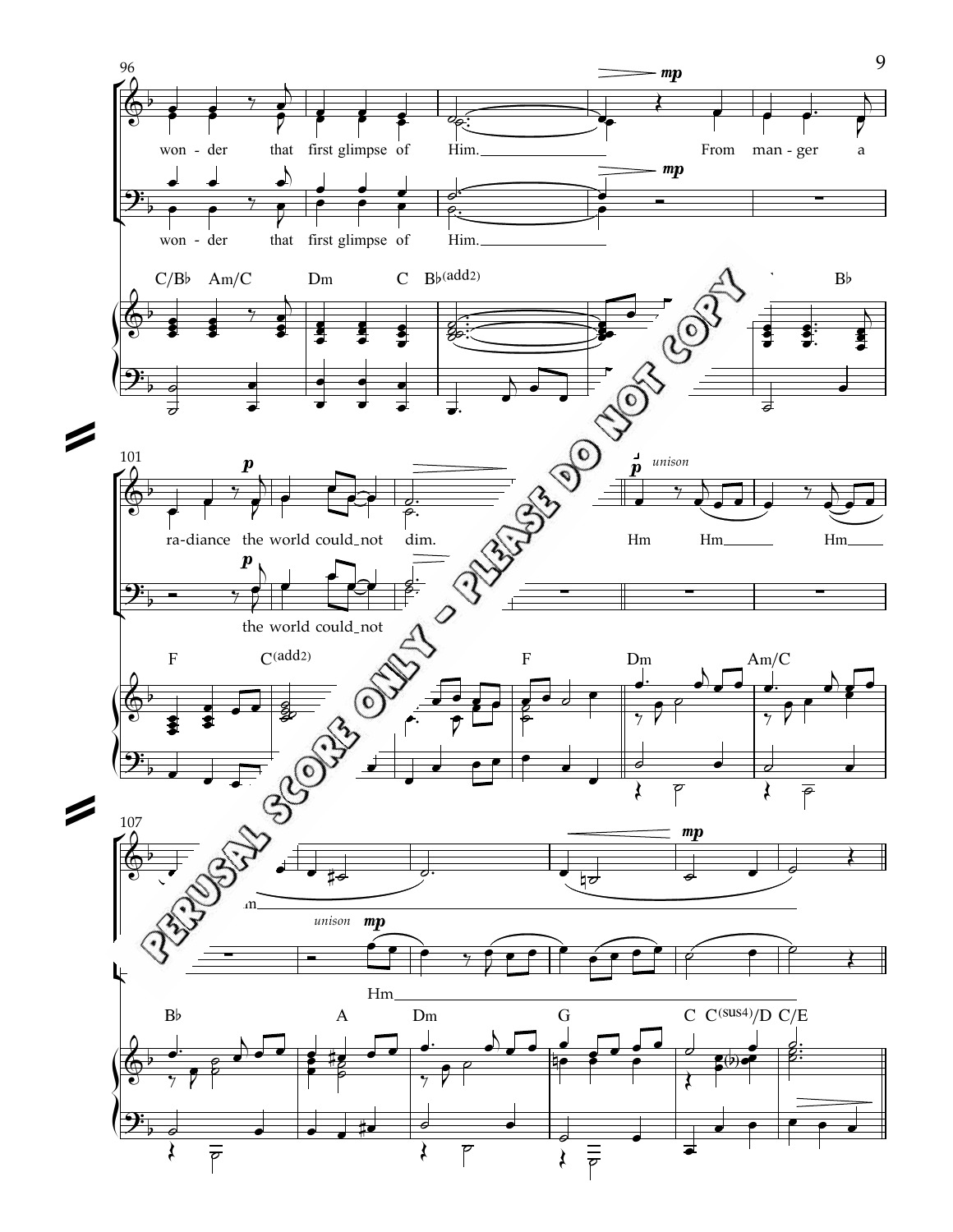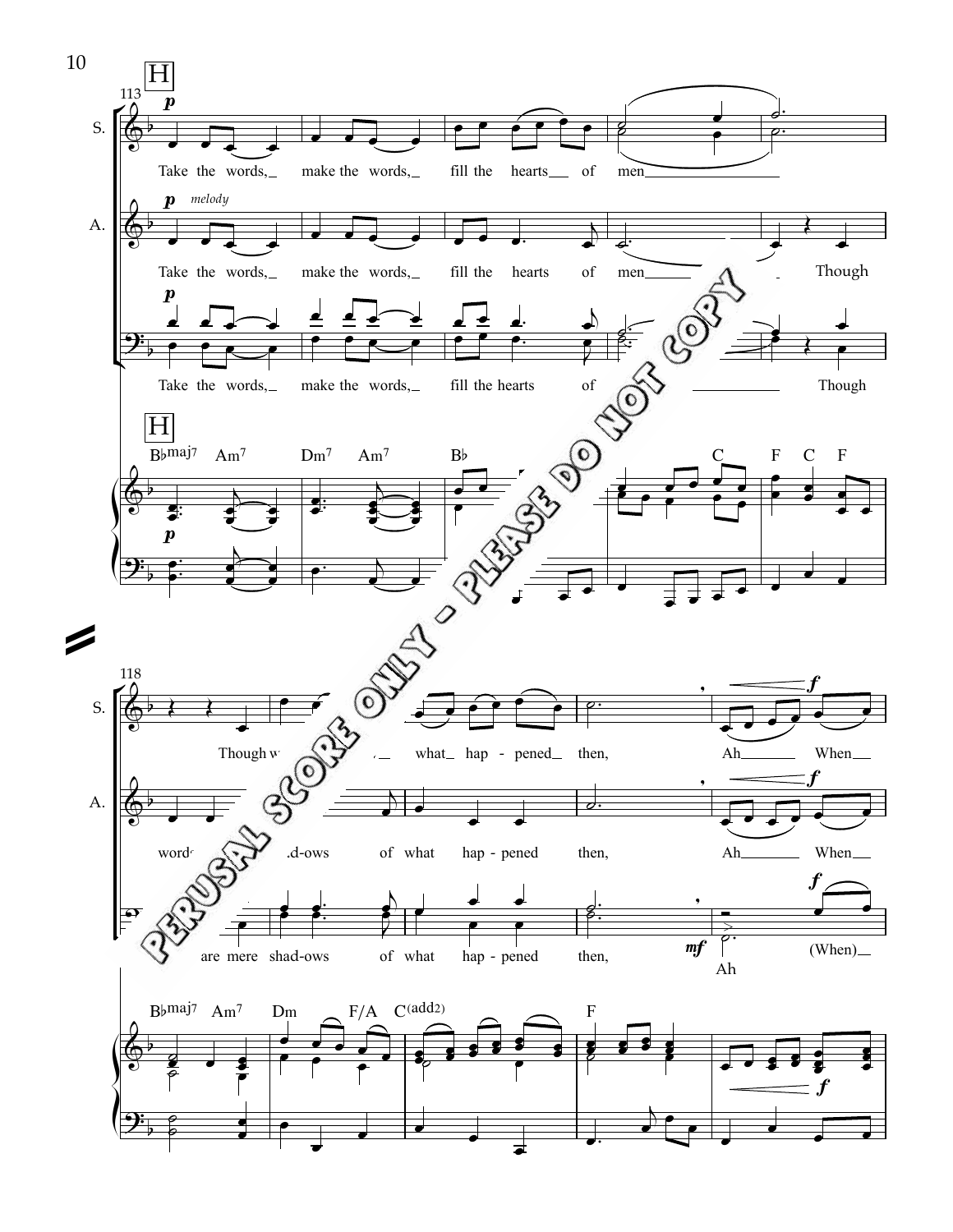